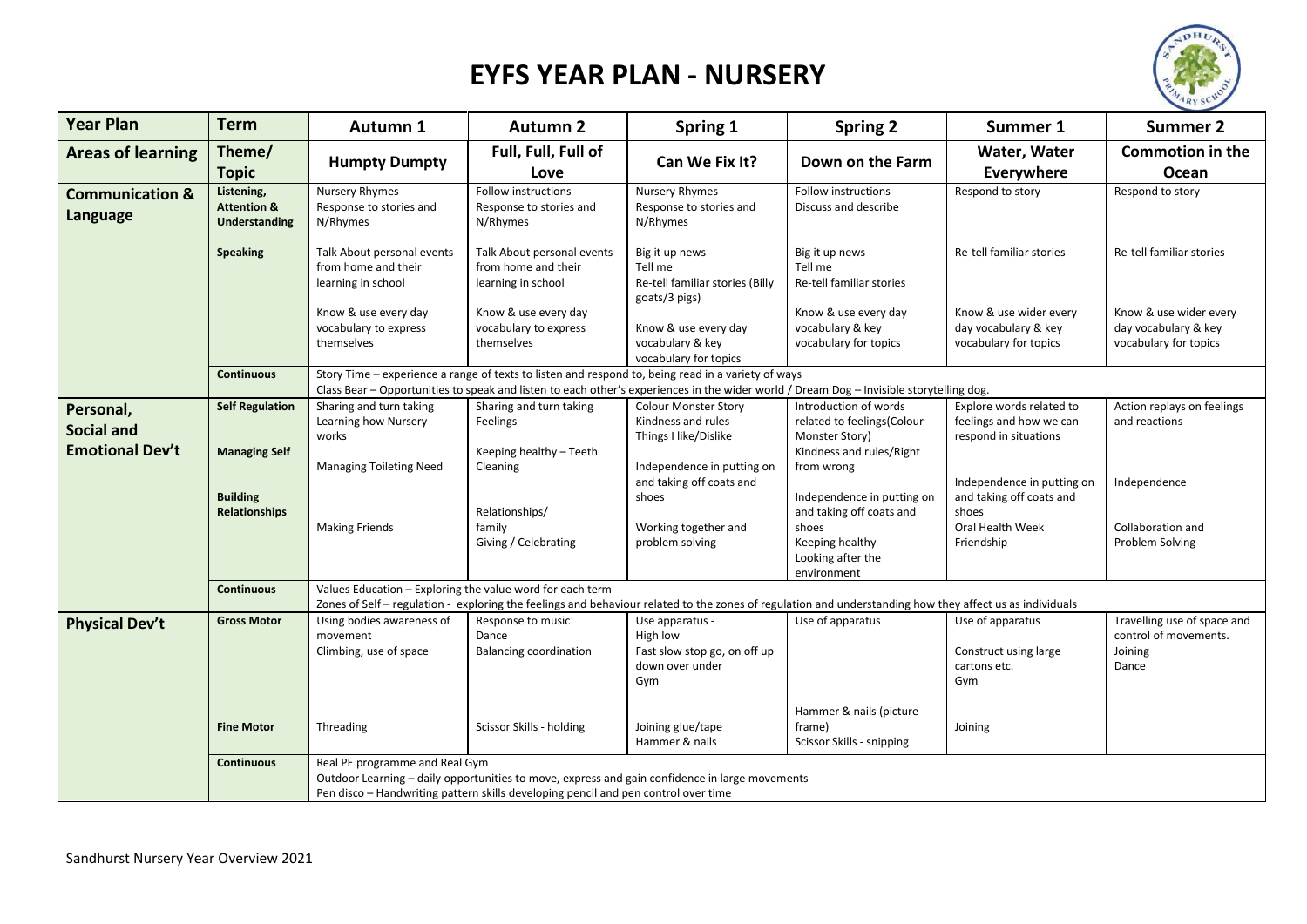| <b>Year Plan</b>                  | <b>Term</b>                                          | Autumn 1                                                                                                                                 | <b>Autumn 2</b>                                                                                         | Spring 1                                                                        | <b>Spring 2</b>                                                                                                                                                  | Summer 1                                                                                          | <b>Summer 2</b>                                                          |  |
|-----------------------------------|------------------------------------------------------|------------------------------------------------------------------------------------------------------------------------------------------|---------------------------------------------------------------------------------------------------------|---------------------------------------------------------------------------------|------------------------------------------------------------------------------------------------------------------------------------------------------------------|---------------------------------------------------------------------------------------------------|--------------------------------------------------------------------------|--|
| <b>Areas of learning</b>          | Theme/                                               | <b>Humpty Dumpty</b>                                                                                                                     | Full, Full, Full of                                                                                     | Can We Fix It?                                                                  | Down on the Farm                                                                                                                                                 | Water, Water                                                                                      | <b>Commotion in the</b>                                                  |  |
|                                   | <b>Topic</b>                                         |                                                                                                                                          | Love                                                                                                    |                                                                                 |                                                                                                                                                                  | Everywhere                                                                                        | Ocean                                                                    |  |
| Literacy                          | Comprehensi<br>on                                    | <b>Rhyming Books and Nursery</b><br>Rhyme ordering L-R                                                                                   | Ahlbergs<br>Nursery Rhyme<br>Family stories                                                             | 3 Pigs, Billy Goats Gruff<br>Phonological Awareness -                           | Whose Baby am I? Info<br><b>Books</b><br>Farm stories                                                                                                            | On the Water and Using<br>water stories<br>Initial sounds - Hear &                                | In the Water Stories<br>Initial sounds - Hearing &                       |  |
|                                   | Word<br><b>Reading</b>                               | Name Writing<br>& Mark Making                                                                                                            | Phonological awareness -<br>Sound work & rhymes                                                         | sound work & rhymes. Intro<br>Letter sounds<br>Ordering stories, words          | Initial Sounds - hearing                                                                                                                                         | recognise<br>Retelling<br>Sequencing                                                              | recognising<br>Purposes for writing                                      |  |
|                                   | <b>Writing</b>                                       | Recognise name and make<br>some letter shapes                                                                                            | Mark makers, paper,<br>cards/envelopes                                                                  | Letter formation of letters in<br>name                                          | <b>Graphics Table</b><br>Name Writing<br>Letter formation                                                                                                        | Write name independently<br>Pencil Grip                                                           | Write some letters in<br>relation to sounds                              |  |
|                                   | <b>Continuous</b>                                    | Write Dance/Pen Disco<br>Correct and comfortable Pencil grip                                                                             |                                                                                                         |                                                                                 |                                                                                                                                                                  |                                                                                                   |                                                                          |  |
| <b>Maths</b>                      | <b>Number</b><br><b>Numerical</b><br><b>Patterns</b> | Ongoing counting<br>Recognise<br>Name 2d Sorting and<br>matching                                                                         | $1 - 3$ counting/subitise<br>(number of the<br>week/number tree)<br>Colour Pattern                      | 1-5 count, subitise,<br>recognise and order                                     | 1-5 order and ways to make<br>5                                                                                                                                  | Awareness of numbers<br>beyond 5<br>count, recognise and order<br>more less<br>Pattern and colour | Awareness of numbers<br>beyond 5<br>and use comparisons<br>adding sets-5 |  |
|                                   | Shape,<br>space,<br>measures                         |                                                                                                                                          | sort and match<br>Size/measuring (our height)                                                           | Sizes sorting and matching<br>positions                                         | Sizes and measures                                                                                                                                               |                                                                                                   | Shape, sequencing,                                                       |  |
|                                   | <b>Continuous</b>                                    | 1 more/less through number rhymes<br>measuring through cooking                                                                           |                                                                                                         |                                                                                 |                                                                                                                                                                  |                                                                                                   |                                                                          |  |
| <b>Understanding</b><br>the World | <b>The Natural</b><br>World                          | Different Places from<br>Nursery Rhymes                                                                                                  | Old and young<br>families/Parts of the body<br>Where I live and local area<br>What I was like as a baby | Ways of building diff.<br>$material -$<br>Different Kinds of homes &<br>bridges | Observation walk Seasons<br>Spring<br>Naming/matching animals<br>Farm/country<br>What were they like as<br>Babies and Life Cycles<br>chicks, Butterflies, Frogs, | Water uses/places/changes<br>water Ice<br>Materials and water.<br>Making Jelly, Cakes             | <b>Floating and Sinking</b><br>Looking at different sea<br>creatures     |  |
|                                   | <b>Continuous</b>                                    | Seasonal changes as they occur, observations outside and making sections about clothing.<br>Gardening and bird watching through the year |                                                                                                         |                                                                                 |                                                                                                                                                                  |                                                                                                   |                                                                          |  |
|                                   | Past &<br>Present                                    | All about me Bags                                                                                                                        | Own personal history and<br>families. Our family tree.<br>How have they changed<br>from babies?         | Old & New Bridges                                                               | Farms around the world<br>Chicks growing - use of<br>passing of time words                                                                                       | Old & New boats                                                                                   |                                                                          |  |
|                                   | People,<br>Culture &<br><b>Communities</b>           | Look around school<br>Harvest<br><b>Black History Month</b>                                                                              | Firework Night, Diwali &<br>Christmas, Family<br>Celebrations                                           | Chinese New Year                                                                | Mothering Sunday<br>Easter<br>Looking after our world                                                                                                            | Jobs people do                                                                                    | What can we learn from<br>stories? (Our world)                           |  |
|                                   |                                                      | Who I am and where I<br>belong                                                                                                           | What do I celebrate?                                                                                    |                                                                                 |                                                                                                                                                                  |                                                                                                   | Fathers Day                                                              |  |
|                                   | <b>Technology</b>                                    | Introduction to Computers                                                                                                                | Taking photos Where is ICT<br>used around the home                                                      | Problem solving<br><b>Beebots</b>                                               | <b>Beebots</b>                                                                                                                                                   | Using computer                                                                                    | Computer programmes<br>Digital camera/blue                               |  |